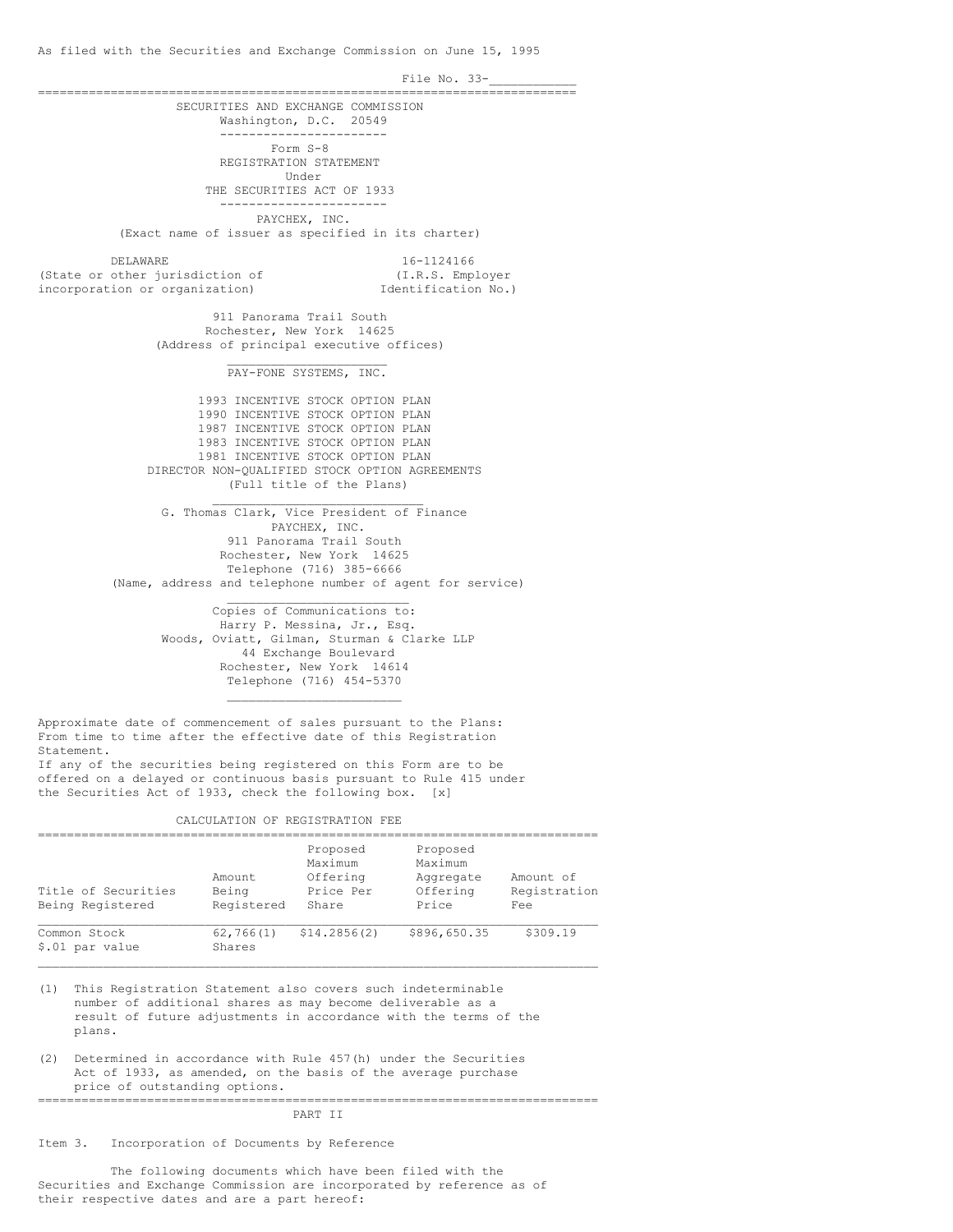(a) The Company's Annual Report on Form 10-K for the year ended May 31, 1994;

(b) The Company's Quarterly Reports on Form 10-Q for the quarters ended August 31, 1994 and November 30, 1994 and February 28, 1995;

(c) The Company's Proxy Statement for the Annual Meeting of Shareholders held on October 6, 1994; and

(d) The description of the Common Stock contained in the Company's Registration Statement on Form S-1 (No. 2-85103) and in any amendment or report filed for the purpose of amending such description.

Additionally, all documents subsequently filed by the Company pursuant to Sections 13(a), 13(c), 14 and 15(d) of the Securities Exchange Act of 1934, as amended, prior to the filing of a post-effective amendment hereto which indicates that all of the shares of the Common Stock offered hereby have been sold or which deregisters all such shares then remaining unsold, shall be deemed to be incorporated by reference herein and to be part hereof from the date of filing of such documents.

Any statement contained in a document incorporated or deemed to be incorporated by reference herein shall be deemed to be modified or superseded for purposes of this registration statement to the extent that a statement contained herein or in any other subsequently filed document which also is or is deemed to be incorporated by reference herein, modifies or supersedes such statement. Any such statement so modified or superseded shall not be deemed, except as so modified or superseded, to constitute a part of this registration statement.

## Item 5. Interests of Named Experts and Counsel

The legality of the Common Stock offered hereby (through options under the Plan) has been passed upon by Woods, Oviatt, Gilman, Sturman & Clarke LLP, 44 Exchange Street, Rochester, New York 14614. A partner of that firm is a director of the Company and has in the past been a recipient of option grants under predecessor plans. Attorneys in that firm beneficially own 49,444 shares of Common Stock. Item 6. Indemnification of Directors and Officers

The general effect of any statute, charter provisions, bylaws, contract or other arrangements under which any controlling person, director or officer of the registrant is insured or indemnified in any manner against liability which he may incur in his capacity as such is set forth as follows:

The Company is incorporated in Delaware and, therefore, is subject to the Delaware General Corporation Law (the "Delaware Law"). The Delaware Law provides a detailed statutory framework covering indemnification of directors and officers who have been or are threatened to be made defendants in legal proceedings by reason of their service as directors or officers of the Company.

Section 145 of the Delaware Law provides that a director or officer of a corporation (i) shall be indemnified by the corporation for all expenses of such litigation when he is successful on the merits (ii) may be indemnified by the corporation for the expenses, judgments, fines and amounts paid in settlement of third party proceedings (such as antitrust claims, denial of civil rights, failure to honor employment contracts) even if he is not successful on the merits, if he acted in good faith and in a manner he reasonably believed to be in or not opposed to the best interests of the corporation (and, in the case of a criminal proceeding, had no reason to believe his conduct was unlawful), and (iii) may be indemnified by the corporation for expenses alone in a derivative suit (a suit by a stockholder alleging a breach by a director or officer of a duty owed to the corporation), even if he is not successful on the merits, but only if he acted in good faith and in a manner he reasonably believed to be in or not opposed to the best interests of the corporation. No indemnification is provided under (iii) above if the director or officer is adjudged to be liable to the corporation unless a court determines that, despite such adjudication but in view of all of the circumstances, he is entitled to indemnification. Unless ordered by a court, the indemnification described in clauses (ii) and (iii) above shall be made only upon a determination, by (a) a majority of a quorum of disinterested directors, (b) independent legal counsel or (c) the stockholders, that indemnification is proper because the applicable standard of conduct has been met. The corporation may advance the indemnification described in clauses (ii) and (iii) to a director or officer upon receipt of an undertaking by such director or officer to repay such expenses if it is ultimately determined that he is not entitled to be indemnified for them.

In addition, the Company has entered into an Indemnity Agreement with each of its officers and directors. The Agreement alters or clarifies the statutory indemnity in the following respects: (i) indemnity is explicitly provided for settlements in derivative actions, (ii) the Company is obligated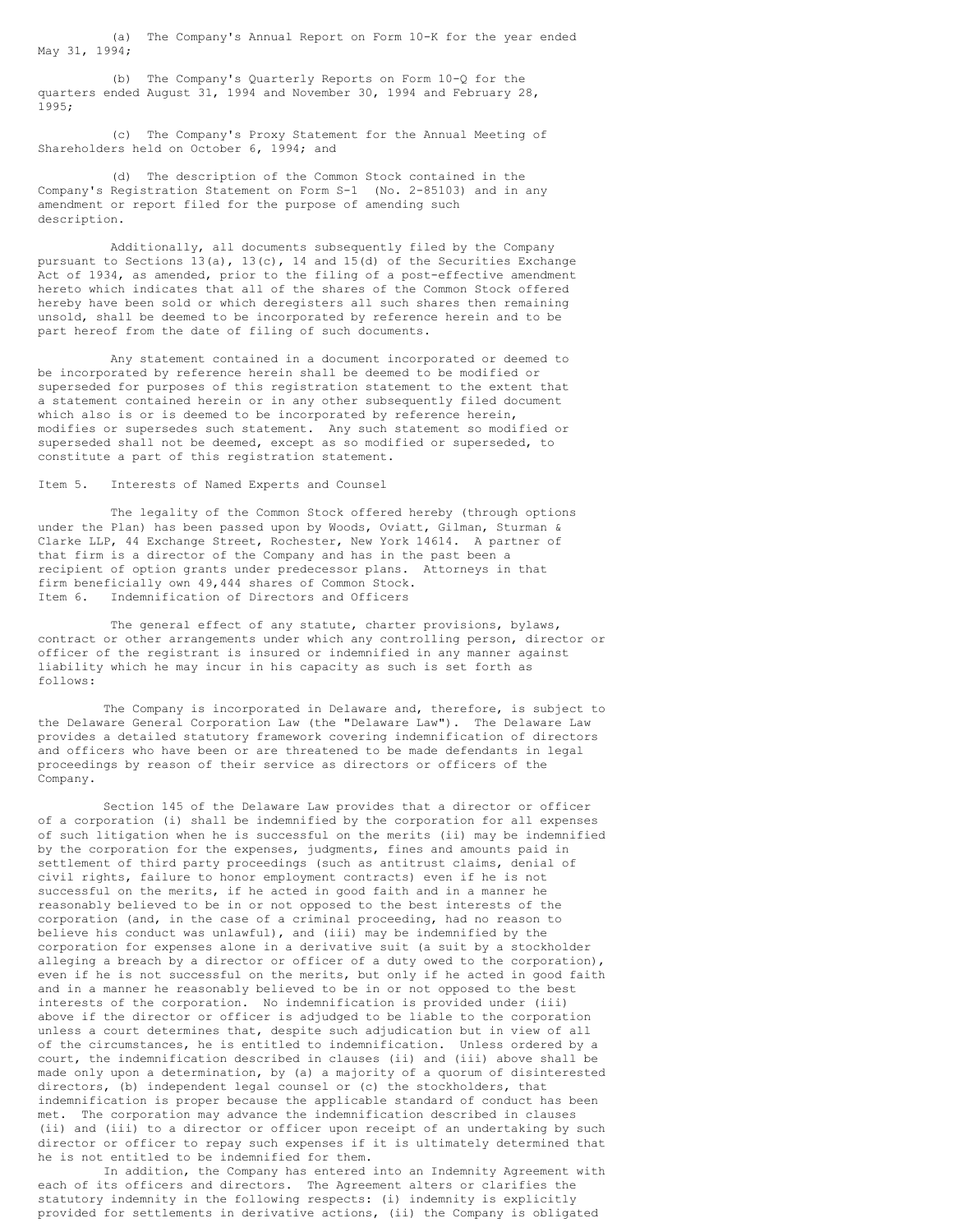to advance a director's or officer's expenses of defending an action against him if the director or officer undertakes to repay such advances if he is ultimately found not to be entitled to indemnification or he is otherwise reimbursed for the expenses, (iii) indemnification is mandatory unless a determination is made that the director or officer has not met the required standard, (iv) the director or officer is permitted to petition a court to determine whether his actions met the standard required and the burden is placed on the Company to prove that the director's and officer's conduct did not meet the required standard, and (v) partial indemnification is permitted in the event that the director or officer is not entitled to full indemnification."

In addition, the following provision is contained in the Company's Certificate of Incorporation: "No director shall be personally liable to the corporation or its stockholders for monetary damages for breach of fiduciary duty as a director, provided that this provision shall not eliminate or limit the liability of a director (i) for any breach of the director's duty of loyalty to the corporation or its stockholders, (ii) for acts or omissions not in good faith or which involve intentional misconduct or a knowing violation of law, (iii) for paying a dividend or approving a stock repurchase which was illegal under Section 174 (or any successor section) of the Delaware General Corporation Law, or (iv) for any transaction from which the director derived an improper personal benefit. The foregoing provisions shall not eliminate or limit the liability of a director for any act or omission occurring prior to the date when such provisions become effective." Item 8. Exhibits

> 4.1 1993 Incentive Stock Option Plan.\* 4.2 1990 Incentive Stock Option Plan.\*<br>4.3 1987 Incentive Stock Option Plan.\* 1987 Incentive Stock Option Plan.\* 4.4 1983 Incentive Stock Option Plan.\* 4.5 1981 Incentive Stock Option Plan.\*<br>4.6 Director Non-Qualified Stock Option Director Non-Qualified Stock Option Agreements.\* 5.1 Opinion of Woods, Oviatt, Gilman, Sturman & Clarke LLP.<br>23.1 Consent of Ernst & Young, LLP. 23.1 Consent of Ernst & Young, LLP.<br>23.2 Consent of Woods, Oviatt, Gilma Consent of Woods, Oviatt, Gilman, Sturman & Clarke LLP. contained in Exhibit 5.1. 24.1 Powers of Attorney

\* Incorporated by reference to the Pay-Fone Systems, Inc.'s Quarterly Report on Form 10-Q for the quarter ended December 31, 1994.

#### Item 9. Undertakings

 $\mathcal{L}_\text{max}$ 

The Company hereby undertakes: (3) to file, during any period in which offers or sales of the Common Stock are being made, a post-effective amendment to this registration statement: (i) to include any prospectus required by Section 10(a)(3) of the Securities Act of 1933, as amended (the "Securities  $Act")$ ; (ii) to reflect in the prospectus any facts or events arising after the effective date of the registration statement (or the most recent post-effective amendment thereof) which, individually or in the aggregate, represent a fundamental change in the information set forth in the registration statement; (iii) to include any material information with respect to the plan of distribution not previously disclosed in the registration statement or any material change to such information in the registration statement; provided that if the information required in clauses (i) and (ii) above to be included in a post-effective amendment hereto is contained in one or more periodic reports filed by the registrant pursuant to Section 13 or Section 15(d) of the Securities Exchange Act of 1934, no post-effective amendment hereto shall be required; (4) that, for the purpose of determining any liability under the Securities Act, each such post-effective amendment shall be deemed to be a new registration statement relating to the securities offered therein, and the offering of such securities at that time shall be deemed to be the initial bona fide offering thereof; and (5) to remove from registration by means of a post-effective amendment any of the securities being registered which remain unsold at the termination of the offering.

Additionally, the undersigned registrant hereby undertakes that, for purposes of determining any liability under the Securities Act, each filing of the Company's annual report pursuant to Section 13(a) or Section 15(d) of the Exchange Act that is incorporated by reference in the registration statement shall be deemed to be a new registration statement relating to the securities offered therein, and the offering of such securities at that time shall be deemed to be the initial bona fide offering thereof.

Insofar as indemnification for liabilities arising under the Securities Act may be permitted to directors, officers and controlling persons of the Company pursuant to the foregoing provisions, or otherwise, the registrant has been advised that in the opinion of the Securities and Exchange Commission such indemnification is against public policy as expressed in the Securities Act and is, therefore, unenforceable. In the event that a claim for indemnification against such liabilities (other than the payment by the registrant of expenses incurred or paid by a director, officer or controlling person in the successful defense of any action, suit or proceeding) is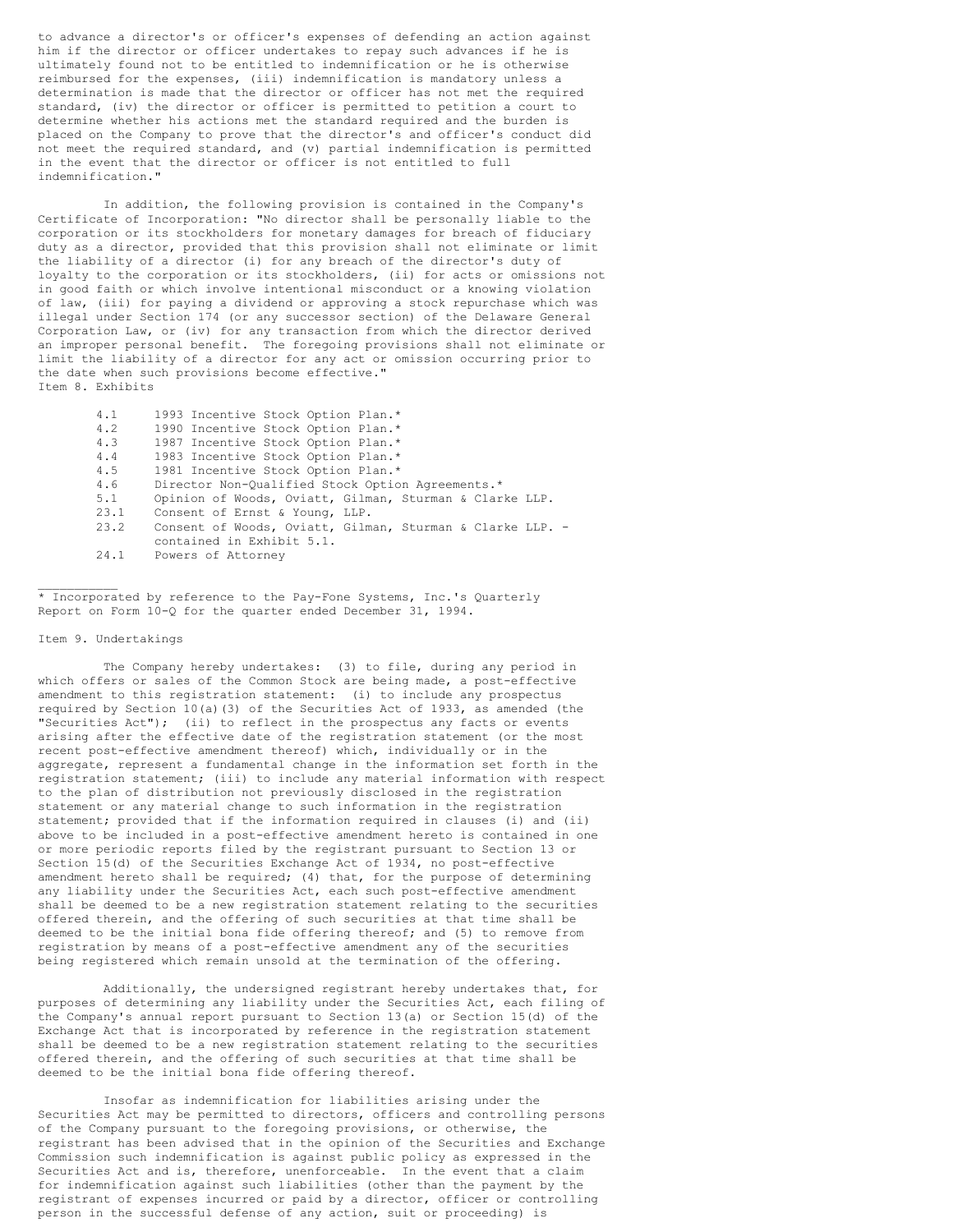asserted by such director, officer or controlling person in connection with the securities being registered, the registrant will, unless in the opinion of its counsel the matter has been settled by controlling precedent, submit to a court of appropriate jurisdiction the question whether such indemnification by it is against public policy as expressed in the Securities Act and will be governed by the final adjudication of such issue.

## SIGNATURES

Pursuant to the requirements of the Securities Act of 1933, the Registrant certifies that it has reasonable grounds to believe that it meets all the requirements for filing on Form S-8 and has duly caused this Registration Statement to be signed on its behalf by the undersigned, thereunto duly authorized, in the City of Rochester, State of New York on June \_\_\_\_\_, 1995.

PAYCHEX, INC., Registrant

By: /s/ G. Thomas Clark

G. Thomas Clark, Vice President of Finance, Secretary and Treasurer

 $\_$ 

Pursuant to the requirements of the Securities Act of 1933, this Registration Statement has been signed below by the following persons in the capacities and on the date indicated.

| Signature                            | Title                                                                                       | Date          |
|--------------------------------------|---------------------------------------------------------------------------------------------|---------------|
|                                      |                                                                                             |               |
| /s/ B. Thomas Golisano               | President,<br>Chairman of the Board                                                         | June 15, 1995 |
| B. Thomas Golisano                   | Chief Executive Officer                                                                     |               |
| /s/ G. Thomas Clark                  | Vice President of Finance,<br>Treasurer, Secretary,<br>Director (Principal<br>Financial and | June 15, 1995 |
| G. Thomas Clark                      | Accounting Officer)                                                                         |               |
| *Donald W. Brinckman                 | Director                                                                                    | June 15, 1995 |
| Donald Brinckman                     |                                                                                             |               |
| *Phillip Horsley                     | Director                                                                                    | June 15, 1995 |
| Phillip Horsley                      |                                                                                             |               |
| *Grant M. Inman                      | Director                                                                                    | June 15, 1995 |
| Grant M. Inman                       |                                                                                             |               |
| *Harry P. Messina, Jr.               | Director                                                                                    | June 15, 1995 |
| Harry P. Messina, Jr.                |                                                                                             |               |
| *J. Robert Sebo                      | Director                                                                                    | June 15, 1995 |
| J. Robert Sebo                       |                                                                                             |               |
| * By /s/ B. Thomas Golisano          |                                                                                             | June 15, 1995 |
| B. Thomas Golisano, Attorney-in-Fact |                                                                                             |               |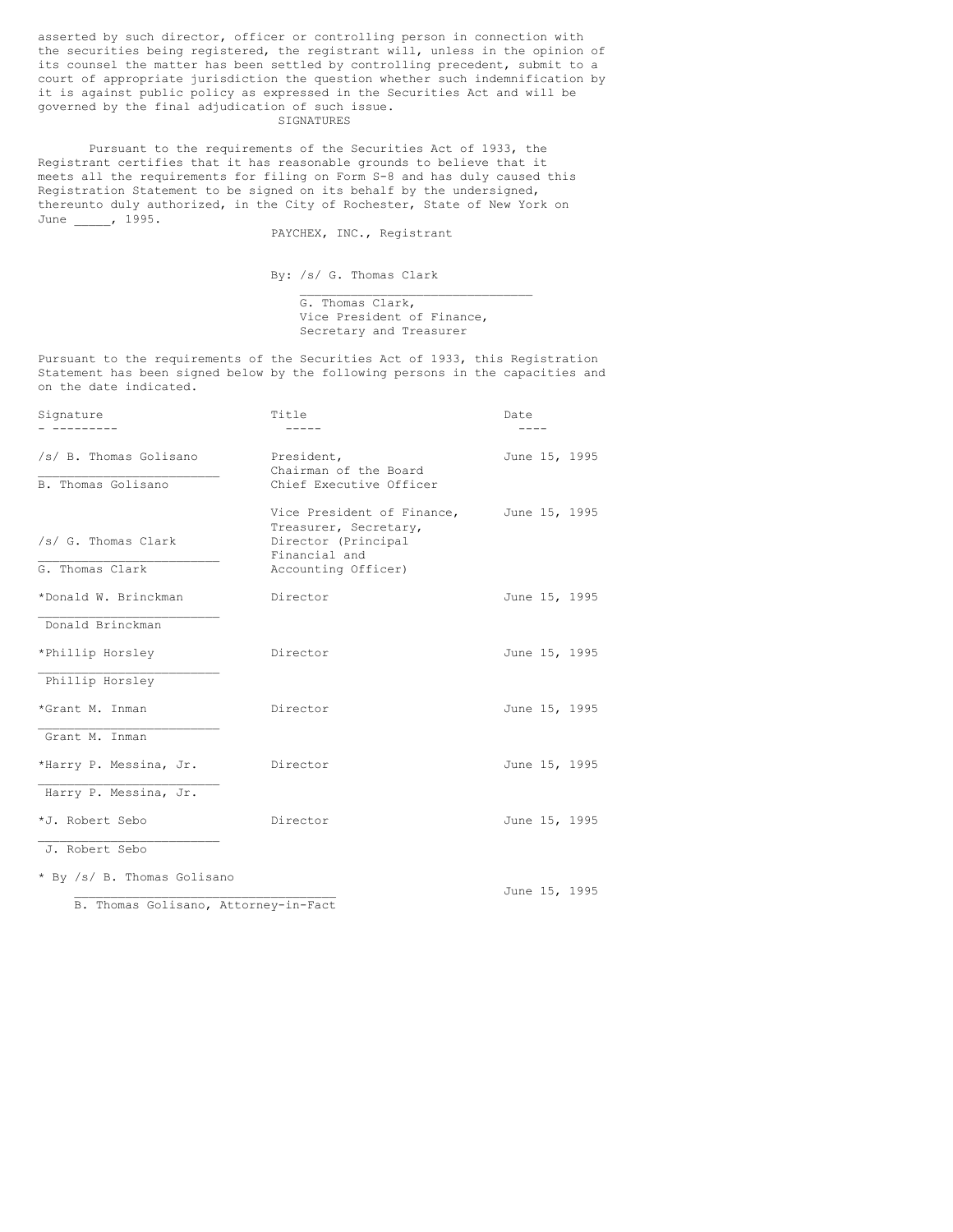WOODS, OVIATT, GILMAN, STURMAN & CLARKE LLP 44 Exchange Street Rochester, New York 14614

> Tel. No. (716) 454-5370 Fax No. (716) 454-3968

June 8, 1995

Paychex, Inc. 911 Panorama Trail South Rochester, New York 14625

> Re: Paychex, Inc. Registration Statement on Form S-8

Dear Sir or Madam:

We are acting as counsel to Paychex, Inc. (hereinafter called the "Company"), a Delaware corporation, in connection with the registration of up to 62,766 shares of \$.01 par value common stock to be issued pursuant to options granted under the Pay-Fone Systems, Inc. 1981, 1983, 1987, 1990 and 1993 Incentive Stock Option Plans and Director Non-Qualified Stock Option Agreements (the "Plans") in accordance with the Restated Agreement and Plan of Merger dated May 8, 1995 among Paychex, Inc., Paychex Merger Corp. and Pay-Fone Systems, Inc. (the "Merger Agreement").

We are familiar with the Merger Agreement, Certificate of Incorporation of the Company and all amendments thereto, the By-Laws of the Company, as amended, together with all corporate proceedings taken and to be taken to authorize and implement the Plans on behalf of the Company.

Based upon the foregoing, we are of the opinion that:

1. The Company is a corporation duly organized and existing under and by virtue of the laws of the State of Delaware.

2. All necessary action has been taken by the Board of Directors of the Company to authorize and implement the Plans, and to authorize the reservation of and, upon exercise of options, the issuance of shares of its common stock.

Common stock issued upon exercise of options granted pursuant to the Plans, subject to payment of the purchase price, will be legally issued, fully paid and non-assessable.

We hereby consent to the filing of this opinion as Exhibit 5.1 to the Registration Statement on Form S-8.

Very truly yours,

WOODS, OVIATT, GILMAN, STURMAN & CLARKE LLP

/s/ Harry P. Messina, Jr.  $\overline{\phantom{a}}$  , and the set of the set of the set of the set of the set of the set of the set of the set of the set of the set of the set of the set of the set of the set of the set of the set of the set of the set of the s

Harry P. Messina, Jr.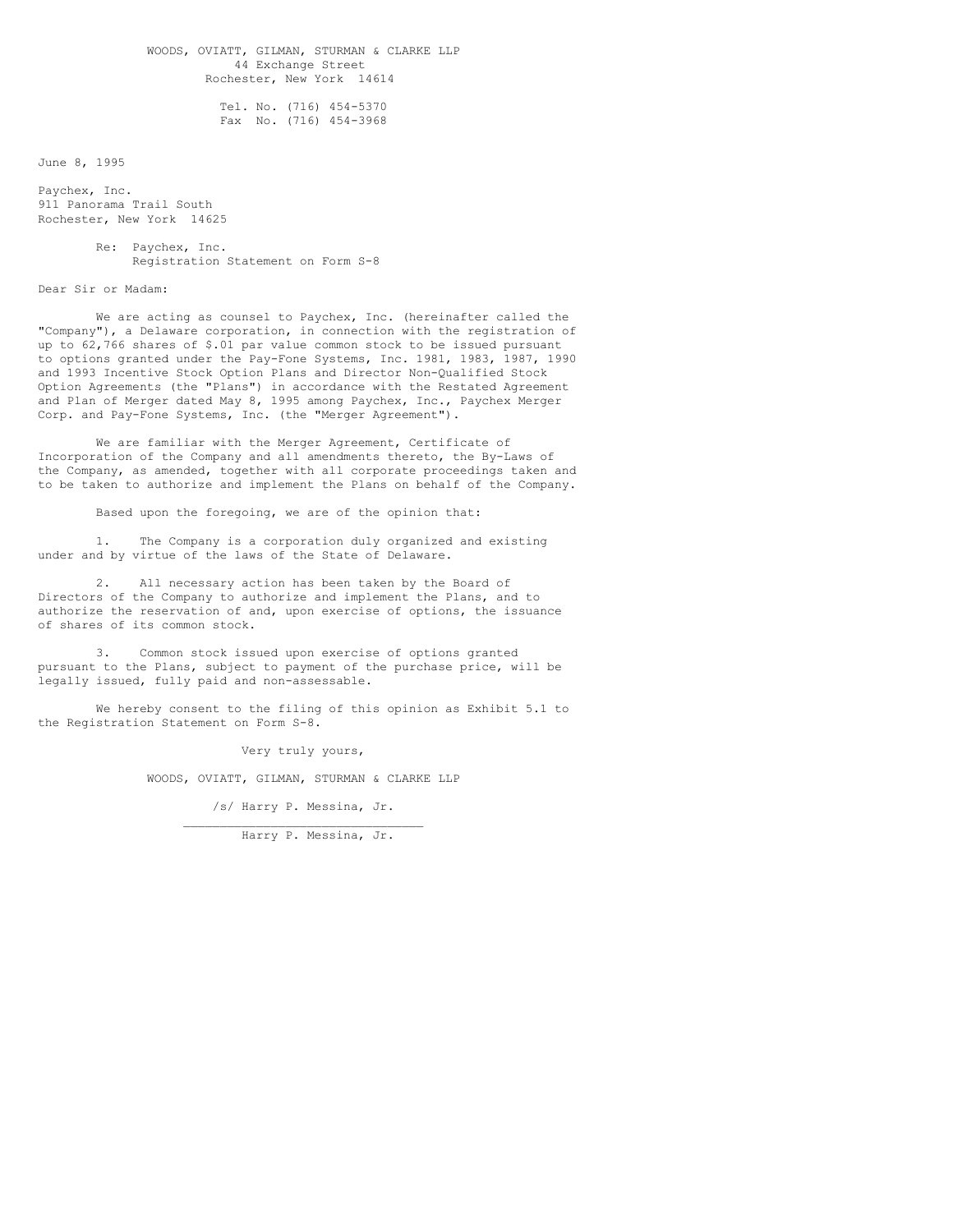# EXHIBIT 23.1

## Consent of Independent Auditors

We consent to the incorporation by reference in the Registration Statement (Form S-8 No. 33-\_\_\_\_\_) pertaining to the Pay-Fone System, Inc. 1981, 1983, 1987, 1990, and 1993 Incentive Stock Option Plans and Director Non-Qualified Stock Option Agreements of our reports dated July 1, 1994, with respect to the consolidated financial statements of Paychex, Inc. incorporated by reference in its Annual Report (Form 10-K) for the year ended May 31, 1994, and the related financial statement schedules included therein, filed with the Securities and Exchange Commission.

June 13, 1995 /s/ Ernst & Young LLP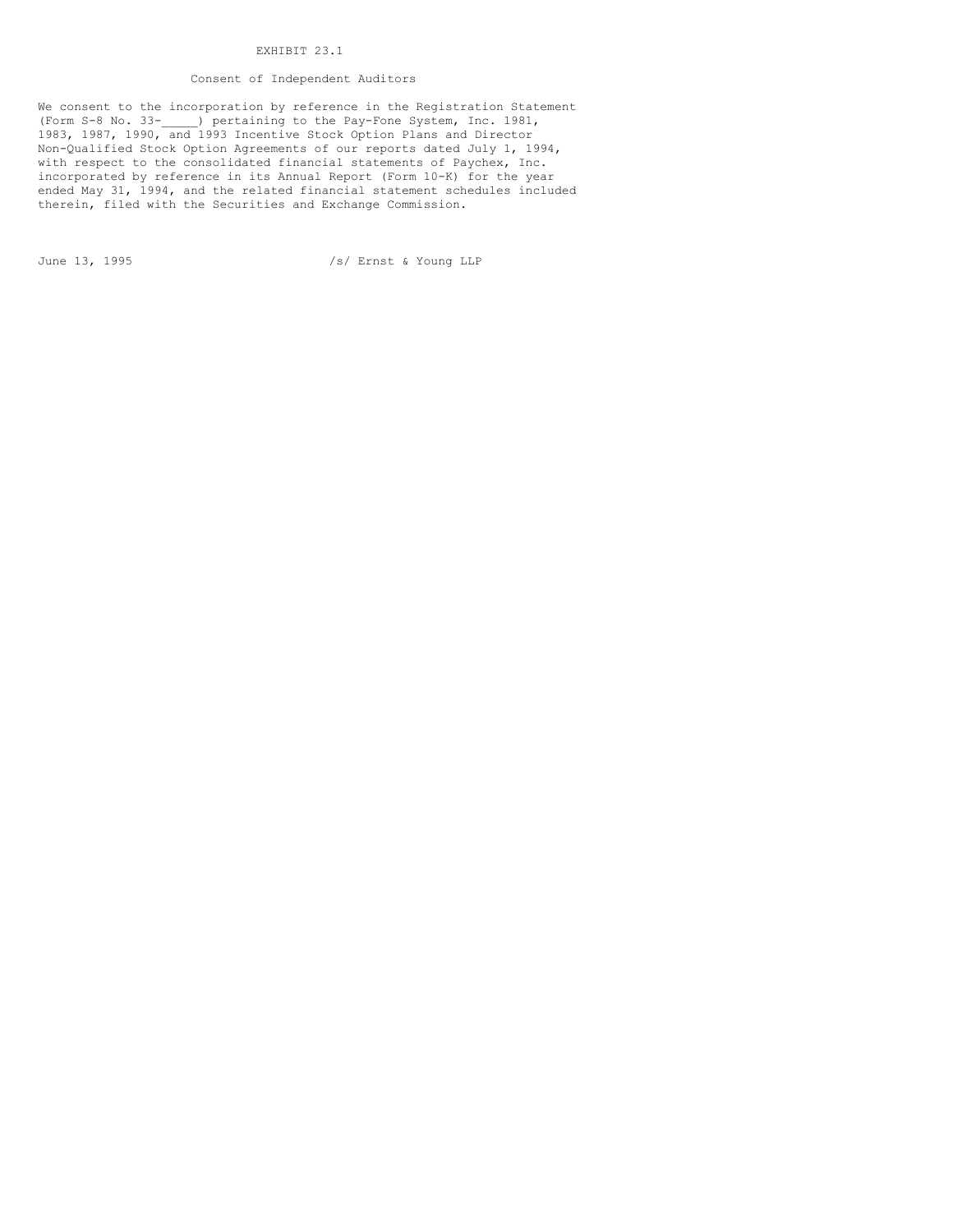WOODS, OVIATT, GILMAN, STURMAN & CLARKE LLP 44 Exchange Street Rochester, New York 14614

> Tel. No. (716) 454-5370 Fax No. (716) 454-3968

June 8, 1995

Paychex, Inc. 911 Panorama Trail South Rochester, New York 14625

> Re: Paychex, Inc. Registration Statement on Form S-8

Dear Sir or Madam:

We are acting as counsel to Paychex, Inc. (hereinafter called the "Company"), a Delaware corporation, in connection with the registration of up to 62,766 shares of \$.01 par value common stock to be issued pursuant to options granted under the Pay-Fone Systems, Inc. 1981, 1983, 1987, 1990 and 1993 Incentive Stock Option Plans and Director Non-Qualified Stock Option Agreements (the "Plans") in accordance with the Restated Agreement and Plan of Merger dated May 8, 1995 among Paychex, Inc., Paychex Merger Corp. and Pay-Fone Systems, Inc. (the "Merger Agreement").

We are familiar with the Merger Agreement, Certificate of Incorporation of the Company and all amendments thereto, the By-Laws of the Company, as amended, together with all corporate proceedings taken and to be taken to authorize and implement the Plans on behalf of the Company.

Based upon the foregoing, we are of the opinion that:

1. The Company is a corporation duly organized and existing under and by virtue of the laws of the State of Delaware.

2. All necessary action has been taken by the Board of Directors of the Company to authorize and implement the Plans, and to authorize the reservation of and, upon exercise of options, the issuance of shares of its common stock.

Common stock issued upon exercise of options granted pursuant to the Plans, subject to payment of the purchase price, will be legally issued, fully paid and non-assessable.

We hereby consent to the filing of this opinion as Exhibit 5.1 to the Registration Statement on Form S-8.

Very truly yours,

WOODS, OVIATT, GILMAN, STURMAN & CLARKE LLP

/s/ Harry P. Messina, Jr.  $\overline{\phantom{a}}$  , where  $\overline{\phantom{a}}$  , where  $\overline{\phantom{a}}$  ,  $\overline{\phantom{a}}$  ,  $\overline{\phantom{a}}$  ,  $\overline{\phantom{a}}$  ,  $\overline{\phantom{a}}$  ,  $\overline{\phantom{a}}$  ,  $\overline{\phantom{a}}$  ,  $\overline{\phantom{a}}$  ,  $\overline{\phantom{a}}$  ,  $\overline{\phantom{a}}$  ,  $\overline{\phantom{a}}$  ,  $\overline{\phantom{a}}$  ,  $\overline{\phantom{a}}$  ,

Harry P. Messina, Jr.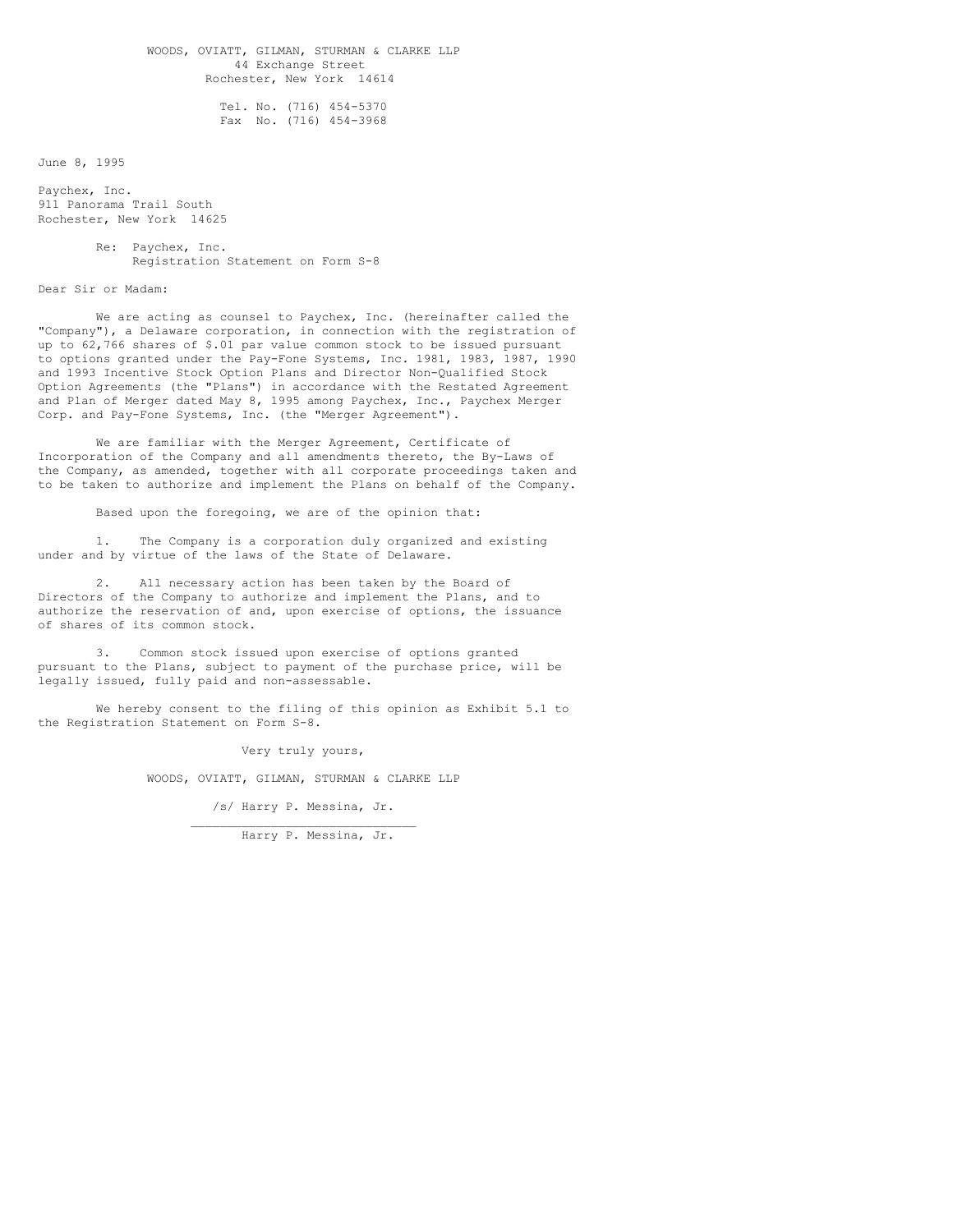## EXHIBIT 24

## Power of Attorney

The undersigned director of Paychex, Inc. does hereby constitute and appoint B. Thomas Golisano and G. Thomas Clark, and each of them, his true and lawful attorney-in-fact and agents, with full power of substitution and resubstitution, for him and in his name, place and stead, in any and all capacities, to execute the S-8 Registration Statement with respect to the registration of not more than 65,000 shares of common stock, and any amendments thereto, and to file the same with all exhibits thereto and any other documents in connection therewith with the Securities and Exchange Commission ("Commission") and to otherwise comply with the Securities Act of 1933, and the rules and regulations and requirements of the Commission in connection therewith, granting unto said attorneys-in-fact and agents, and each of them individually, full power and authority to do and perform each and every act and thing requisite and necessary to be done in and about the premises, as fully to all intents and purposes as he might or could do in person, hereby ratifying and confirming all that said attorneys-in-fact and agents or either of them, or their or his substitute or substitutes, may lawfully do or cause to be done by virtue thereof.

Dated: June 6, 1995 /s/ Grant M. Inman

 $\overline{\phantom{a}}$  , where  $\overline{\phantom{a}}$  , where  $\overline{\phantom{a}}$  , where  $\overline{\phantom{a}}$ Grant M. Inman

## EXHIBIT 24

#### Power of Attorney

The undersigned director of Paychex, Inc. does hereby constitute and appoint B. Thomas Golisano and G. Thomas Clark, and each of them, his true and lawful attorney-in-fact and agents, with full power of substitution and resubstitution, for him and in his name, place and stead, in any and all capacities, to execute the S-8 Registration Statement with respect to the registration of not more than 65,000 shares of common stock, and any amendments thereto, and to file the same with all exhibits thereto and any other documents in connection therewith with the Securities and Exchange Commission ("Commission") and to otherwise comply with the Securities Act of 1933, and the rules and regulations and requirements of the Commission in connection therewith, granting unto said attorneys-in-fact and agents, and each of them individually, full power and authority to do and perform each and every act and thing requisite and necessary to be done in and about the premises, as fully to all intents and purposes as he might or could do in person, hereby ratifying and confirming all that said attorneys-in-fact and agents or either of them, or their or his substitute or substitutes, may lawfully do or cause to be done by virtue thereof.

Dated: June 6, 1995 /s/ Donald W. Brinckman

 $\overline{\phantom{a}}$  , where  $\overline{\phantom{a}}$  , where  $\overline{\phantom{a}}$  , where  $\overline{\phantom{a}}$ Donald W. Brinckman

#### EXHIBIT 24

## Power of Attorney

The undersigned director of Paychex, Inc. does hereby constitute and appoint B. Thomas Golisano and G. Thomas Clark, and each of them, his true and lawful attorney-in-fact and agents, with full power of substitution and resubstitution, for him and in his name, place and stead, in any and all capacities, to execute the S-8 Registration Statement with respect to the registration of not more than 65,000 shares of common stock, and any amendments thereto, and to file the same with all exhibits thereto and any other documents in connection therewith with the Securities and Exchange Commission ("Commission") and to otherwise comply with the Securities Act of 1933, and the rules and regulations and requirements of the Commission in connection therewith, granting unto said attorneys-in-fact and agents, and each of them individually, full power and authority to do and perform each and every act and thing requisite and necessary to be done in and about the premises, as fully to all intents and purposes as he might or could do in person, hereby ratifying and confirming all that said attorneys-in-fact and agents or either of them, or their or his substitute or substitutes, may lawfully do or cause to be done by virtue thereof.

 $\overline{\phantom{a}}$  , where  $\overline{\phantom{a}}$  , where  $\overline{\phantom{a}}$  , where  $\overline{\phantom{a}}$